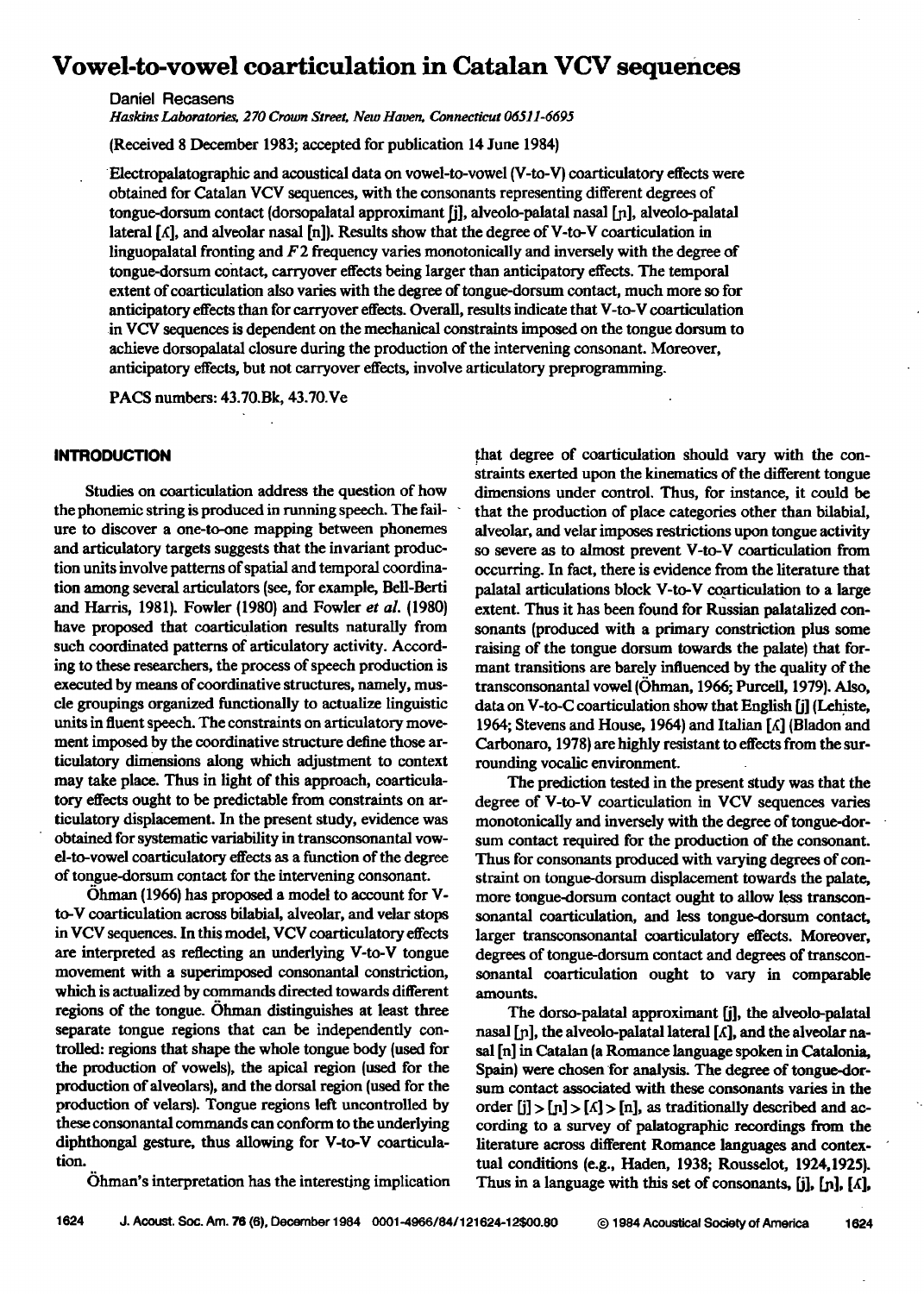and [n] ought to show increasing degrees of V-to-V coarticu**lation. This hypothesis is based on the assumption that articulatory control during the production of [j], [n], and**  $[\Lambda]$  **is primarily exerted upon tongue-dorsum raising towards the**  hard palate. On these grounds, the dorso-palatal [j] ought to **show maximum degree of tongue-dorsum constraint and minimum degree of V-to-V coarticulation since all muscular activity is directed towards this gesture; less tongue-dorsum constraint and more V-to-V coarticulation should occur for**  alveolo-palatals (more so for  $\lceil \Lambda \rceil$  than for  $\lceil \ln \rceil$ ) since muscular **activity is directed simultaneously towards tongue-blade contact and tongue-dorsum contact.** 

**Another purpose of this investigation was to assess (1) the relative strengths of V 1-to-V2 (carryover) versus V2-to-V1 (anticipatory) effects, and {2) the temporal extents of these eoarticulatory effects.** 

**Data on coarticulation in asymmetrical VCV sequences (mainly English) with consonants involving lingual closure show large anticipatory and carryover effects during closure and along the VC and CV transitions {see, for review, Parusfi et al., 1983). However, small and unsystematic anticipatory {English: Kent and Moll, 1972; German: Butcher and Weiher, 1976) and carryover (English: Gay, 1974) V-to-V effects have been reported in the steady-state vowel portion. Several studies show that carryover effects are larger than anticipatory effects for English (Bell-Berti and Harris, 1976;**  Gay, 1974). In this study, the relative salience of transcon**sonantal anticipatory versus carryover effects in the formant transitions and in the steady-state vowel are investigated for Catalan.** 

**If the anticipatory process reflects articulatory preprogramming and the carryover process is primarily due to mechanical inertia constraints, anticipatory effects should be more sensitive than carryover effects to the temporal aspects ofcoarticulation. Recent evidence shows that this is the case for English (Parush et al., 1983). The present study also investigates this issue for Catalan, as well as the extent to which V-to-V temporal effects are dependent on or independent of the degree of dorsal contact required for the.production of the consonant.** 

# **I. METHOD**

## **A. Artlculatory analysis**

**Electropalatographic (EPG) data were collected for the**  Catalan consonants  $[j], [n], [\Lambda]$ , and  $[n]$  in all possible VCV combinations with  $V = [i]$ , [a], and [u]. All combinations **can occur in running speech in Catalan. The utterances were embedded in a Catalan frame sentence "Sap\_\_poe," meaning "He knows .\_just a little." A single speaker of Catalan (speaker Re, the author), also fluent in Spanish, English, and French, repeated all utterances ten times with the artificial palate in place while the electropalatographie sgnal and the corresponding acoustic signal were recorded on tape for later analysis.** 

**A mouth cast for speaker Re was used to build the artificial palate. The artificial palate is a 2-ram-thick device made of acrylic resin, equipped with 63 small gold electrodes even-**



**FIG. 1. Electropalate.** 

**ly distributed over its surface, as shown in Fig. l. Patterns of linguopalatal contact were tracked over time (1 frame = 15.6 ms) on a display panel with an array of 63 lamps in an analogous configuration; as the tongue touches an electrode, the corresponding lamp lights up. Electrodes were reproduced on the panel in a two-dimensional display (as in Fig. 1) which does not account for the vaulting of the subject's palate. Detailed information about this palatographic system (Rion Electropalatograph model DP-01) is available in Shibata (1968) and Shibata et al. (1978).** 

**The electrodes are arranged in five semicircular rows. For purposes of data interpretation, they were grouped into articulatory regions and sides, taking advantage of their equidistant arrangement in parallel curved rows on the artificial palate. As shown in Fig. I, the Surface of the palate was divided into four articulatory regions (alveolar, prepalatal, mediopalatal, •and postpalatal) and into two symmetrical sides (right and left) by a median line traced along the central range of electrodes. This division into articulatory areas on the palatal surface is based on anatomical considerations {Catford, 1977).** 

**ß For each VCV utterance, data were tabulated from onset to offset of palatal contact, for a variable number of on electrodes on each side of the palate. To tabulate the placement of on electrodes frame by frame, every electrode was**  given a code number in each semicircular row for each side **of the palate, starting from the backmost electrode up to the frontmost electrode. Electrodes placed on the median line were assigned to both sides; thus row 1 had 8.5 electrodes, row 2 had 7.5, eic. (see Fig. 1). Given the fact that contacts were always made first at the rear of the palate (except for the**  sequence [u.Au], as discussed in Sec. II] and that back elec**trodes stayed on during the entire production, the number of**  on electrodes in each row was equivalent to the code number **of the frontmost on electrode. Therefore, a recording of each code number for each row in each frame simultaneously indicated the amount of linguopalatal contact and the degree of linguopalatal fronting for that row at that moment in time. For data interpretation, means were obtained by averaging the number of on electrodes in each row frame by frame across repetitions of the same sequence lined up according to the point of maximum contact (PMC). The PMC for a token was considered to be in the frame that presented the highest number of on electrodes.**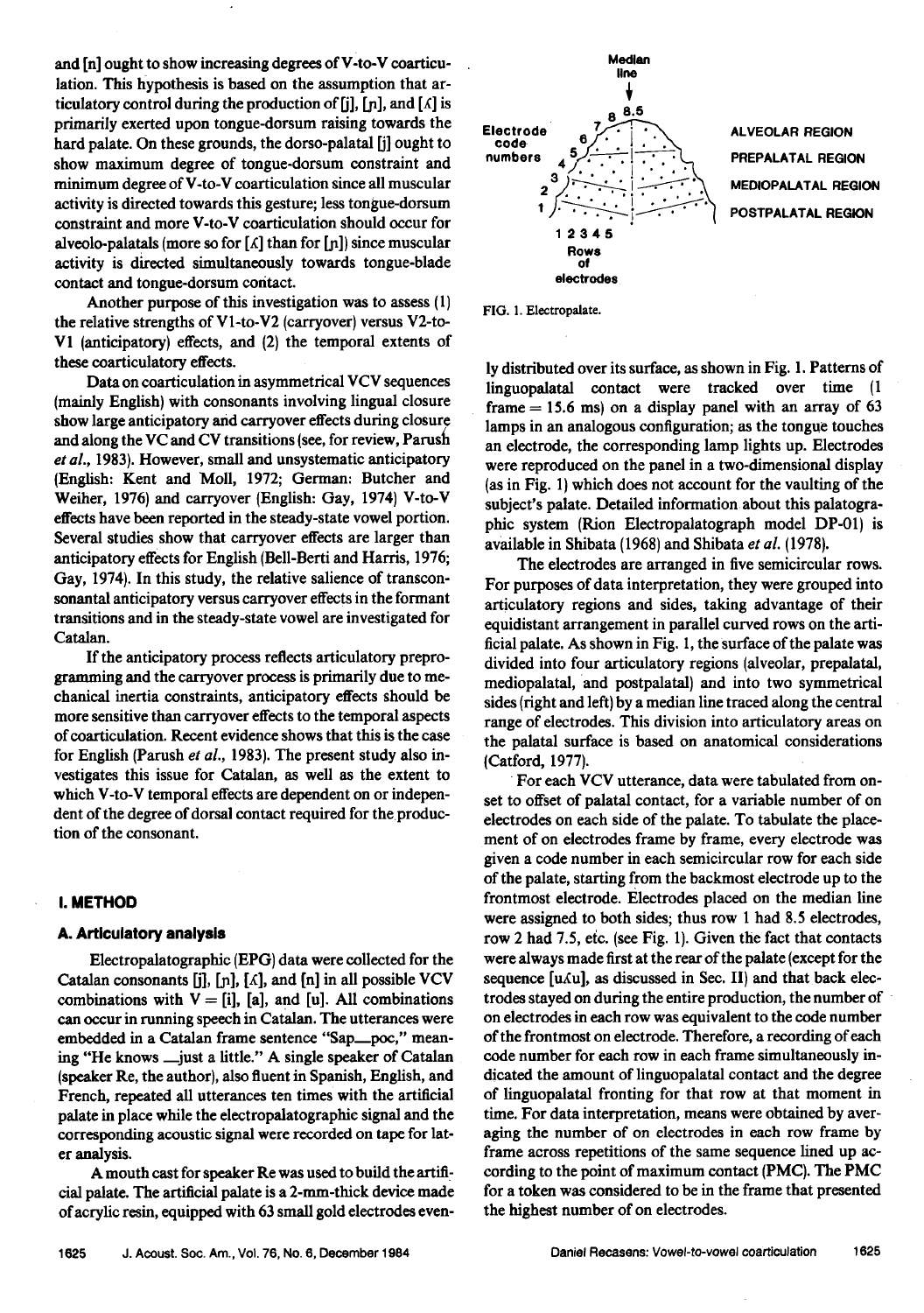









FIG. 3. Trajectories of articulatory dynamics over time for [p] in contrasting symmetrical en**vironments lined up at PMC (speaker Re). Top: EPG data; bottom: acoustical data. See Fig. 2 for details about the displays.** 

**1626 J. Acoust. Sec. Am., Vol. 76, No. 6, December 1984 Daniel Recasens: Vowel-to-vowel coarticulation 1626**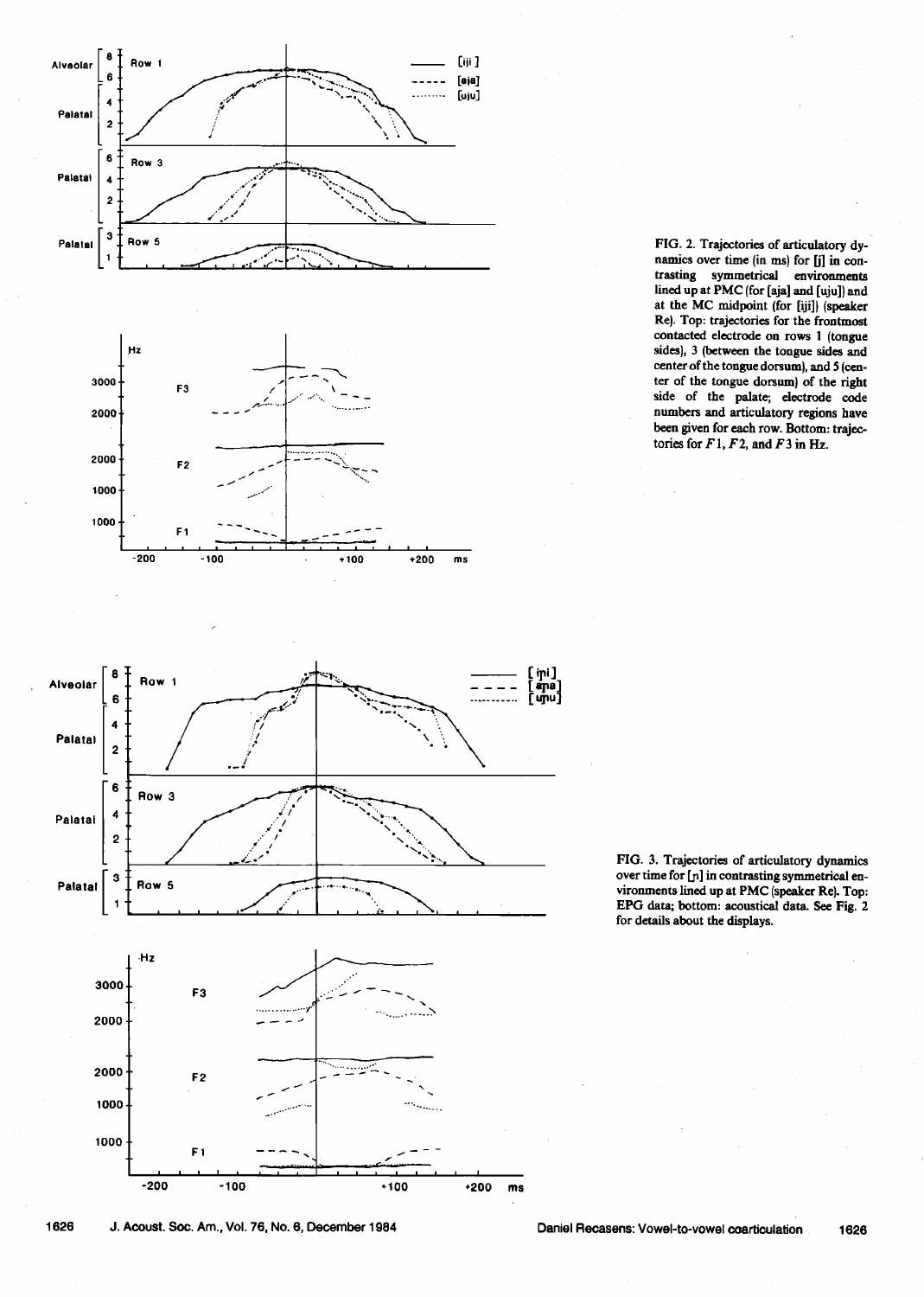

FIG. 4. Trajectories of articulatory dynamics over time for [A] in contrasting symmetrical environments lined up at PMC (speaker Re). Top: EPG data; bottom: acoustical data. See Fig. 2 for details **about the displays.** 

FIG. 5. Trajectories of articulatory dynamics over time for [n] in contrasting symmetrical environ**ments lined up at PMC (speaker Re). Top: EPG**  data; bottom: acoustical data. See Fig. 2 for details **about the displays.**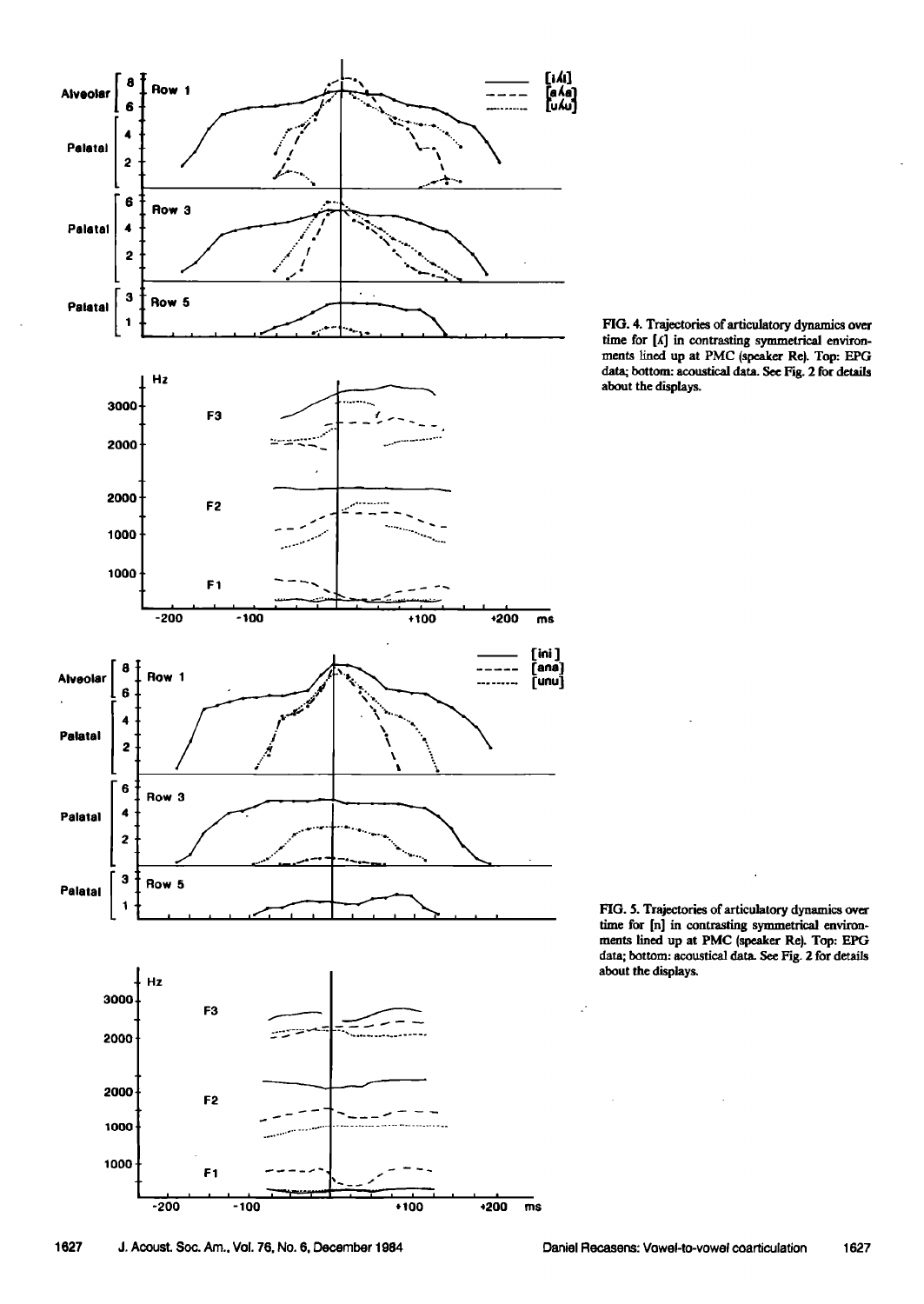#### **B. Acoustical analysis**

**Four repetitions of all VCV combinations from this and two other male Catalan speakers (Bo and Ca), also fluent in Spanish, were recorded for acoustical analysis. They were digitized at a sampling rate of 10 kHz, after pre-emphasis and low-pass filtering. An LPC (linear predictive coding) program included in the ILS (Interactive Laboratory System) package available at Haskins Laboratories was used for spectral analysis. Dynamic trajectories for the three lowest spectral peaks from onset to offset of voicing as detected in the waveform displays were reproduced on tracing paper and averaged across repetitions of the same VCV utterance lined up according to PMC. To identify PMC in the acoustic ß wave for speaker Re, EPG data were also digitized at a sampling rate of 20 kHz, with no previous pre-emphasis or filtering. Labeling procedures were executed by means of (Haskins Laboratories Wave Editing and Display system).** For speakers Bo and Ca, for whom no EPG data were avail**able, PMC was estimated by visually identifying the F 1 frequency minimum in the transition from the first vowel to the consonant. This procedure was chosen on the grounds that, of all the spectral characteristics present in the acoustical display of the utterances under study, such a point was found**  empirically to match PMC for speaker Re.

**For each consonant, articulatory and acoustical data are presented as a function of time, considering first the gen**eral production characteristics in symmetrical VCV environments, and subsequently V-to-V coarticulatory effects in **asymmetrical VCV environments. In the articulatory do**main, patterns of contact in the palatal region (mediopalate **and postpalate} that reflect tongue-dorsum activity are of particular concern; in the acoustic domain, F2 frequencies that, for palatal and alveolar consonants, reflect changes in**  the size of the back cavity behind the primary constriction and in degree of palatal constriction (Fant, 1960) are emphasized.

# **II. RESULTS**

#### **A. General production characteristics**

VCV utterances involving [j], [n], [A], and [n] were **found to exhibit different patterns of linguopalatal contact and contrasting F2 patterns. Such patterns were correlated with different degrees oftongue-dorsum Contact required for**  the production of each consonant, with  $[i] > [n] > [n]$ .

#### **1. An'iculatory data**

Trajectories of linguopalatal contact in VCV symmetrical environments for [j],  $[n]$ ,  $[\Lambda]$ , and  $[n]$  with  $V = [i]$ ,  $[a]$ , **and [u] are displayed in the top panels of Figs. 2-5. Each trajectory represents an average over ten repetitions. Each panel provides data on linguopalatal contact (vertical axis) over time (horizontal axis). Data have been displayed for three rows of electrodes on the right side of the palate, namely, row 1 (contact with the tongue sides), row 3 (contact with the region between the tongue sides and the center of the tongue dorsum), and row 5 {contact with the center of the tongue dorsum). Linguopalatal contact has been plotted in**  terms of the code numbers for any on electrodes on each row

**starting from the backmost electrode (1) up to the frontmost electrode (8.5 for row 1, 6.5 for row 3, 3.5 for row 5). As explained in Sec. I, the plot of each trajectory over time represents the frontmost contacted electrode. For all consonants, contact is cumulative from back to front such that the ß frontmost electrode is also a good representation of total**  amount of contact. For [u*ku*] (see Fig. 4), the tongue did not **always make contact with dectrode I on row I of the artificial palate presumably because of the positioning of the tongue sides required to allow hteral airflow. Time has been measured in ms frame by frame. The lineup point for VCV**  sequences with  $[n]$ ,  $[\Lambda]$ , and  $[n]$  is at PMC. Lineup proce**dures for [VjV] sequences were handled differently. EPG**  data for [aja] and [uju] showed a single frame (PMC) with **maximum contact all over the palatal surface; however, maximum contact for [iji] was found to last for six frames ( = 95 ms). To account for this contrast, PMC for [aj4 and [uju] was lined up with the midpoint of the period of maximum contact for [iji].** 

For all consonants in all sequences (see Figs. 2–5), onset **of contact occurs earlier at the tongue sides (row 1) and intermediate tongue regions (row 3) than at the center of the tongue dorsum (row 5); analogously, offset of contact occurs later on rows 1 and 3 than on row 5. Displacement along the vertical axis for any row indicates degree of linguopalatal fronting. All sequences show that the degree of linguopalatal**  fronting increases during the VC period from onset to PMC **and decreases during the CV period from PMC to otfset. This pattern of displacement over time has been reported in the literature for dorsal articulations such as [j] and velar consonants (Kent and Moll, 1972).** 

**Trajectories for all consonants on row 5 show that [j],**  [n], [ $\Lambda$ ], and [n] are produced with decreasing degrees of tongue-dorsum contact (see also, the Introduction). Thus the **number of on electrodes at PMC on row 5 adding across different voealie conditions for each consonant varies for [j] (5.3), tp] (5.3}, [x] (2.9}, and [n] (1.3). Moreover, the vowd [a]**  shows contact with  $\begin{bmatrix} j \end{bmatrix}$  but not with  $\begin{bmatrix} n \end{bmatrix}$ , nor with  $\begin{bmatrix} \Lambda \end{bmatrix}$  and  $\begin{bmatrix} n \end{bmatrix}$ . **Vowel [u] shows no contact with In]. Differences indegree of tongue-dorsum contact for alveolo-palatal [n] and [** $\Lambda$ **] versus alveolar In] are related to the fact that, while the two categories of place of articulation involve alveolar contact, alveolopalatals but not alveolars are produced with simultaneous raising of the tongue dorsum towards the palatal vault, resuiting in lingual contact at the center of the mediopalatal and postpalatal regions.** 

**Table I shows maximum and m'mimum onset and offset**  contact values with respect to PMC at the tongue sides (row

TABLE I. Maximum and minimum values of onset and offset time (in ms) **for linguopalatal contact at the tongue sides (row 1} and at the center of the**  tongue dorsum (row 5) for consonants [j], [n], [A], and [n] in symmetrical VCV environments. Data are from one Catalan speaker (Re).

|                                                      | <b>Onset values</b> |        | <b>Offset values</b>              |                        |  |  |  |
|------------------------------------------------------|---------------------|--------|-----------------------------------|------------------------|--|--|--|
|                                                      | row 1               | TOW 5  | row 1                             | row 5                  |  |  |  |
| [j]                                                  | $-220/ -95$         |        | $-140/-30$ $+200/+140$ $+155/+45$ |                        |  |  |  |
| [n]                                                  | $-185/ -95$         | - 95/  | $0 + 200/ + 140$                  | $+140/$<br>0           |  |  |  |
| $\left[ \begin{matrix} \Lambda \end{matrix} \right]$ | $-185/ - 80$        | $-95/$ | $0 + 185/ + 125 + 125/$           | 0                      |  |  |  |
| $\mathbf{p}$                                         | $-185/ - 80$        | $-95/$ | $0 + 185/ + 80$                   | $+125/$<br>$\mathbf 0$ |  |  |  |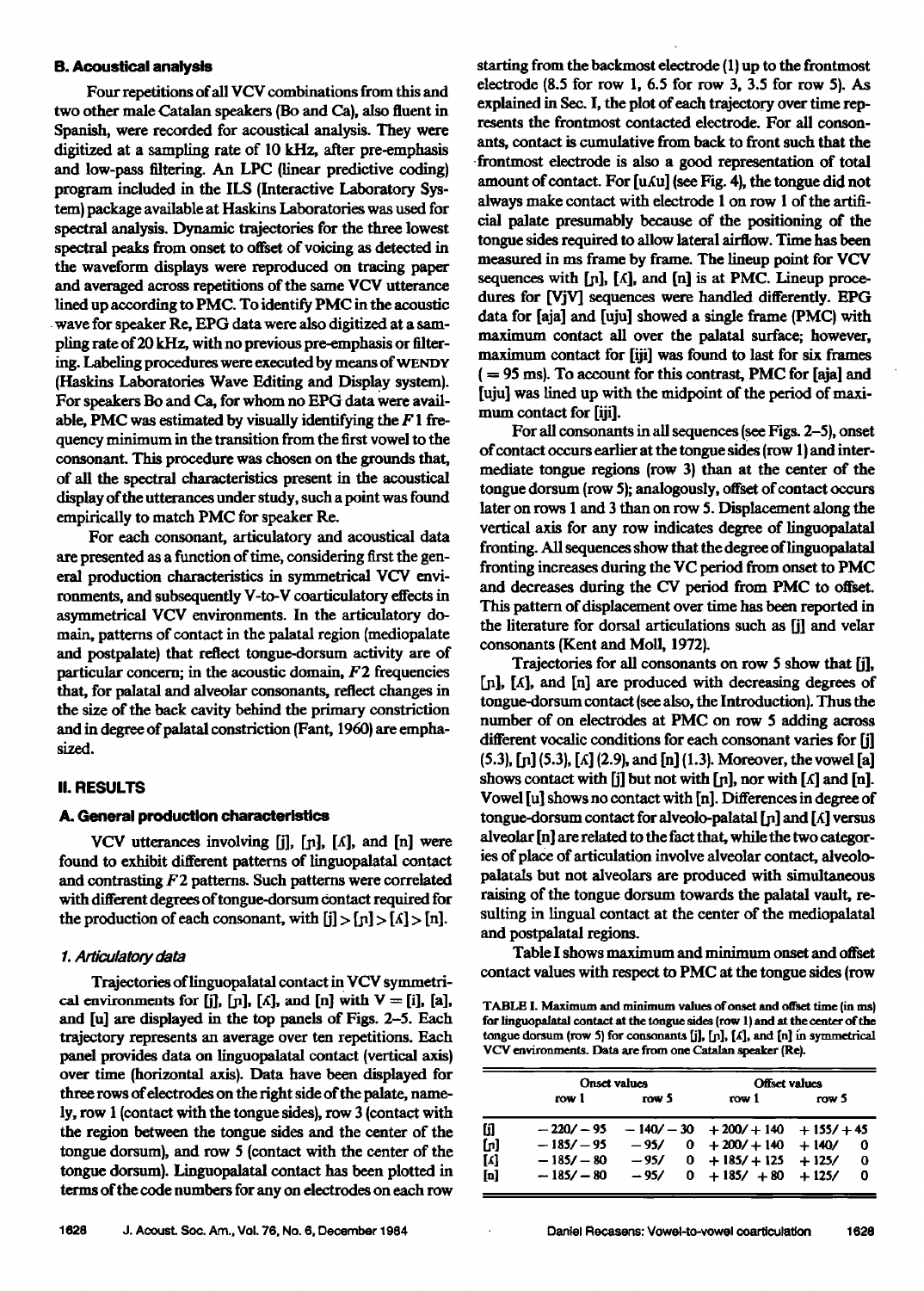TABLE II. Maximum and minimum F2 values (in Hz) at PMC for consonants [j], [n], [A], and [n] in symmetrical VCV environments. Data are from three Catalan speakers (Re, Bo, and Ca).

|       | <b>Speaker Re</b> | Speaker Bo | Speaker Ca |
|-------|-------------------|------------|------------|
| [j]   | 2350, 1925        | 2450, 2150 | 2150, 1925 |
| (ភ្ញ  | 2350, 1775        | 2450, 2000 | 2250, 1575 |
| $[4]$ | 2275, 1600        | 2400, 1850 | 2000, 1600 |
| [n]   | $-2210, 1075$     | 2350, 1150 | 2075.1100  |

**l) and at the center of the tongue dersum (row 5), as derived from Figs. 2-5. These values give a good estimate of the**  duration of the VC period (from onset to PMC) and the CV **period (from PMC to offset) of linguopalatal contact. Onset**  values across rows show the pattern  $[j] > [n] > [\Lambda], [n]$ ; offset values across rows show the pattern  $[i] > [n] > [A] > [n]$ . **Thus VC, CV, and VCV contact durations decrease as the degree of tongue-dorsum contact for the consonant decreases.** 

**The trajectories give information about velocity of linguopalatal displacement over time. Velocity of displacement can be obtained by dividing the total displacement for a given movement by the time required to execute the movement (Kuehn and Moll, 1976). Accordingly, velocity increases as duration decreases and degree of displacement remains constant. Trajectories for the sequences [aCa] and [uCu] in Figs. 3-5 show that, for consonants involving fronted alveolar**  contact ([n], [A], and [n]) and, thus, similar degrees of

**[u/, a] Row 3**  6 **Row 5 Palatal**  $\begin{bmatrix} 3 & 1 & 1 & 0 & 0 \\ 1 & 1 & 1 & 0 & 0 \\ 0 & 0 & 0 & 0 & 0 \\ 0 & 0 & 0 & 0 & 0 \\ 0 & 0 & 0 & 0 & 0 \\ 0 & 0 & 0 & 0 & 0 \\ 0 & 0 & 0 & 0 & 0 \\ 0 & 0 & 0 & 0 & 0 \\ 0 & 0 & 0 & 0 & 0 \\ 0 & 0 & 0 & 0 & 0 \\ 0 & 0 & 0 & 0 & 0 \\ 0 & 0 & 0 & 0 & 0 \\ 0 & 0 & 0 & 0 & 0 \\ 0 & 0 & 0 &$ **Hz 2000' F2 .....-..:.:\_ 1000 -200 -100 .100 ,200 ms [i• u] [•u] Row 3 ru• u]**  .<br>6 Palatal 4<br>2<br>**Palatal 2**<br>**Palatal 2**<br>**Palatal 2**<br>**Palatal 2**<br>**Palatal 2**<br>**Palatal 2**<br>**Palatal 2 Row 5 Palatal**  $\begin{bmatrix} 3 & 1 \\ 1 & 1 \end{bmatrix}$ **Hz F2 • 2OOO 1000 +100 \*200 -200 -100 m6** 

**tongue-tip and/or tongue-blade displacement, the time to**  achieve and release alveolar constriction (see row 1) decreases for  $[n] > [1] > [n]$ . Therefore, velocity of displace**ment for this articulatory gesture increases as the degree of tongue-dorsum contact for the consonant decreases. On the other hand, velocity decreases as degree of displacement decreases and duration increases. This is the case for [j] versus all other consonants; thus [j] is articulated with a lesser degree of alveolar fronting and involves greater VCV contact duration. Overall, at the tongue sides, the velocity of displacement appears to be inversely related to the degree of tongue-dorsum contact.** 

**In summary, several patterns of fronting, duration, and velocity of linguopalatal contact vary with the degree of**  tongue-dorsum contact for  $[j] > [n] > [\Lambda] > [n]$ .

#### **2. Acoustic measurements**

**Table II reports maximum and minimum F2 values for [j], LB], [,•], and [n] at PMC in symmetrical environments for speakers Re, Be, and Ca. Overall, F2 values for all speakers**  decrease for  $[i] > [n] > [\Lambda] > [n]$ , namely, as the degree of **tongue-dorsum contact decreases. Moreover, since F2 is dependent on the' back cavity behind the place of constriction**  for [j] and  $[A]$ , its frequency decreases (for  $[j] > [A]$ ) as that cavity becomes larger (for  $[\Lambda] > [\mathbf{j}]$ ).  $F$  2 for the nasal consonants [n] and [n] is presumably pharynx-cavity dependent, as **indicated by an F 2 continuation from the first vowel into the consonant inFigs. 3 and 5 (bottom) and given the fact that,** 

FIG. 6. Top: EPG data (two upper panels) and F2 data (lower **panel) on anticipatory effects over time for sequences**  lined up at PMC. Bottom: EPG data (two upper panels) and F2 **data (lower panel) on carryover effects over time for sequences [V,iu] lined up at PMC. Data correspond to speaker Re; EPG**  data correspond to rows 3 and 5 on the right side of the palate.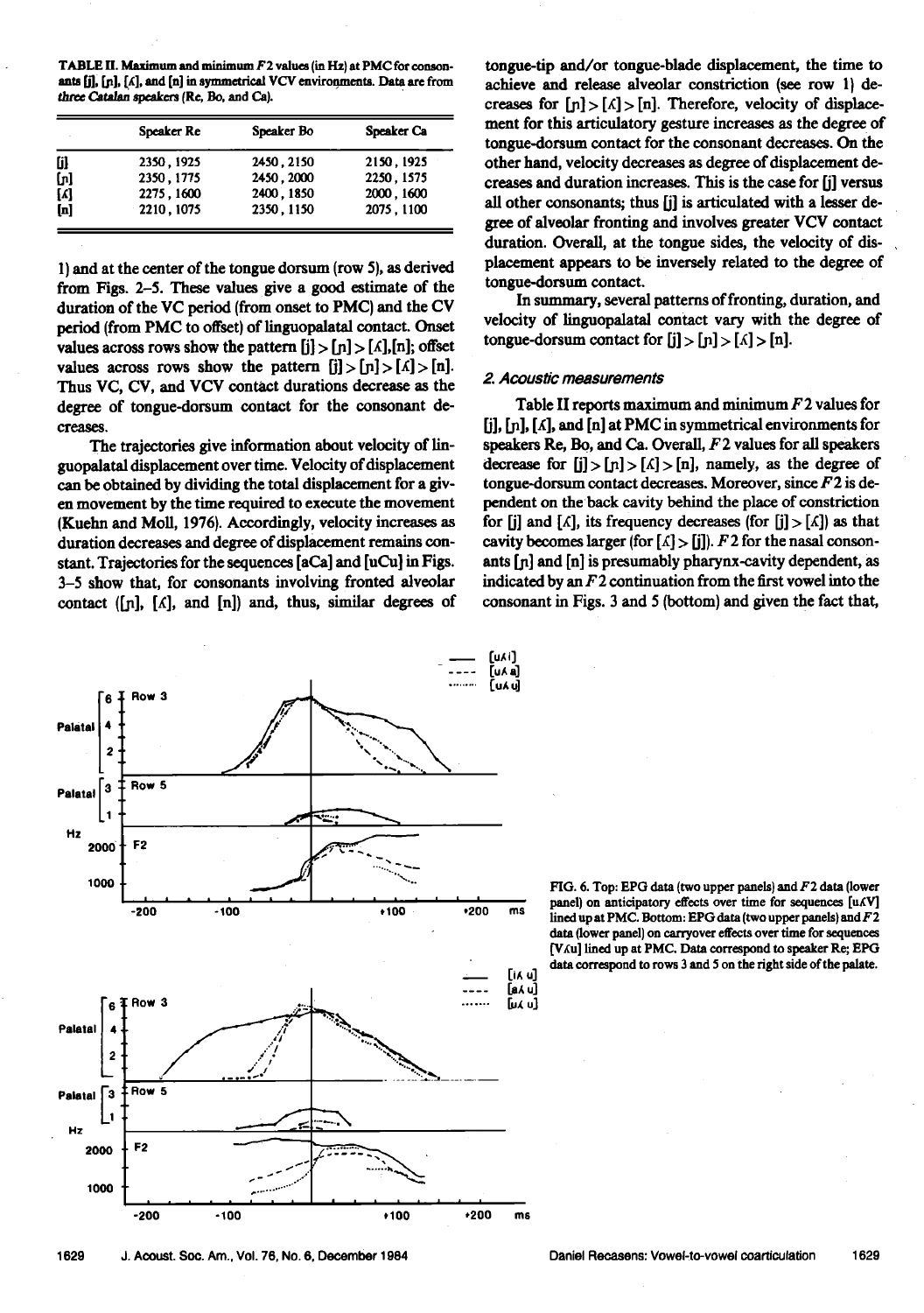**for nasal consonants, the mouth cavity behind the constriction acts as a shunting cavity. On these grounds, the pharynx-cavity size for [p]and [n] ought to be smaller than the whole mouth-pharynx system for [j] and [,(] and, thus, cause a higher F2; however, acoustical data reported in Table II show that this is not the case. Also, if, as revealed by the area functions of Russian [q] and [n] reported by Fant (1960), Catalan [p] and [n] are produced with similar pharynx-cavity size, these two consonants ought to show similar F2 frequencies; however, acoustical data reported in Table II show a much higher F2 for [ja] than for [n]. In the absence of x-ray data on vocal tract configurations for these two Catalan consonants, it can only be stated with confidence that F2 differ**ences for [j], [n], [*k*], and [n] are inversely related to differ**ences in degree of tongue-dorsum contact.** 

**The same F 2 relationship holds during the consonantal steady-state period for all speakers. This is exemplified by**  the displays of formant trajectories for speaker Re, lined up **at PMC with the EPG data in Figs. 2-5 (bottom). 'The steady-state period for [j], [p], [,(], and [n] lasts roughly from PMC** up to  $+75$  ms. Thus little change in  $F2$  frequencies **appears to be taking place during the consonantal steadystate period and, presumably, in degree of tongue-dorsum contact.** 

In summary, as for the EPG data, F2 trajectories show **frequency values that vary with the degree oftongue-dorsum**  contact for  $[j] > [n] > [\Lambda] > [n]$ .

## **B. Coartlculatlon**

**It was also found that the extent of V-to-V coarticula**tory effects for  $[j] < [n] < [\Lambda] < [n]$  is inversely related to the **different degrees of tongue-dorsum contact.** 

## **1. Articulatory data**

**Trajectories of linguopalatal contact were plotted for contrasting second vowels (V2) to study anticipatory coarticulation and for contrasting first vowels (V1) to study carryover coarticulation. All VCV sequences except [ijV] and [Vji] were lined up according to PMC. For [ijV] sequences,**  **in which the period of maximum contact lasts for several frames, the onset of the period of maximum contact was taken as the lineup point in measuring anticipatory effects; for [Vji] sequences, for the same reasons, the offset of the period of maximum contact was taken as the lineup point in measuring carryover coarticulation. Coarticulation was considered to occur when an observable difference between two vowels in fronting of linguopalatal contact caused an analogous difference to occur on the other side of the lineup point, and such a difference was found to be statistically significant at some moment in time. Since the main concern was to measure the correlation between degree of tongue**dorsum contact and degree of transconsonantal coarticula**tion, only data from rows 3 and 5 were selected for analysis in view of the fact that those rows show contact in the palatal region exclusively. The analysis procedure chosen to study V-to-V Coarticulatory effects is described below.** 

Figure 6 shows anticipatory effects for [u $\Lambda$ V] (top, two upper panels) and carryover effects for [V $\Lambda$ u] (bottom, two **upper panels) on rows 3 and 5 at the fight side of the palate. For the anticipatory condition, differences in linguopalatal**  fronting can be observed during V2 on rows 3 and 5 as **[i] > [u] > [a]. On row 3 such differences cancel out during the period of maximum contact but appear between V 1 onset**  and 15 ms before PMC as  $V2 = [i] > [u]$ , [a]; two-tailed t **tests show that anticipatory effects for V2 = [i] > [u] (but not**  for  $V2 = [i] > [a]$  are significant ( $p < 0.05$ ) between --60 **and -- 30 ms. No significant anticipatory effects occur on row 5.** 

For the carryover condition, differences in linguopalatal fronting can be observed during V1 on rows 3 and 5 as **[i] > [u] > [a]. Differences cancel out during the period of maximum contact (on row 3 but not on row 5) but appear**  during V2 (as  $VI = [i], [a] > [u]$  on row 3 and as  $V1 = [i] > [u] > [a]$  on row 5). They were found to be significant for  $V1 = [i] > [u]$  on rows 3 and 5 ( $p < 0.01$ ) and for  $V1 = [i] > [a]$  on row 5 ( $p < 0.001$ ) between PMC and V2 off**set.** 

**TABLE IlL EPG data on significant anticipatory (V2-to-V 1) effects for different degrees of tongue-dorsum fronting.**  The magnitude of the effects is plotted for different levels of significance ( $p < 0.05$ ,  $*p < 0.01$ ,  $**p < 0.001$ ). Onset of **coarticulation (in ms before PMC) occurs at the number preceding / or at VI onset if no number is present; offset of**  coarticulation (in ms before PMC) ocurs at the number following / or at PMC if no number is present.

|                |                                                 | $V1 = [i]$ |       |         | $V1 = [a]$ |                     |                       | $V1 = [u]$             |          |
|----------------|-------------------------------------------------|------------|-------|---------|------------|---------------------|-----------------------|------------------------|----------|
|                | Ci>Ca                                           | Ci>Cu      | Cu>Ca | ¦ Ci>Ca | Ci>Cu      | Cu>Ca               | Ci>Ca                 | C1>Cu                  | $Cu$ >Ca |
|                | $[j]$ /-140*                                    |            |       | /***    | /***       |                     |                       | $/-30***$ /30**        |          |
| $[\mathbf{r}]$ |                                                 |            | /−75* |         |            | $/ - 70*$           |                       |                        |          |
|                | $\begin{bmatrix} \lambda \end{bmatrix}$ /-140** |            |       | $/-30*$ |            | $/-30*$             |                       | $-60/-30$ <sup>*</sup> |          |
|                | $[n]$ /-140 <sup>**</sup> /-140 <sup>**</sup>   |            |       | $/ + +$ | $/ + + +$  | -45/ <del>***</del> | $-60/$ *** $-60/$ *** |                        |          |
|                |                                                 |            |       |         |            |                     |                       |                        |          |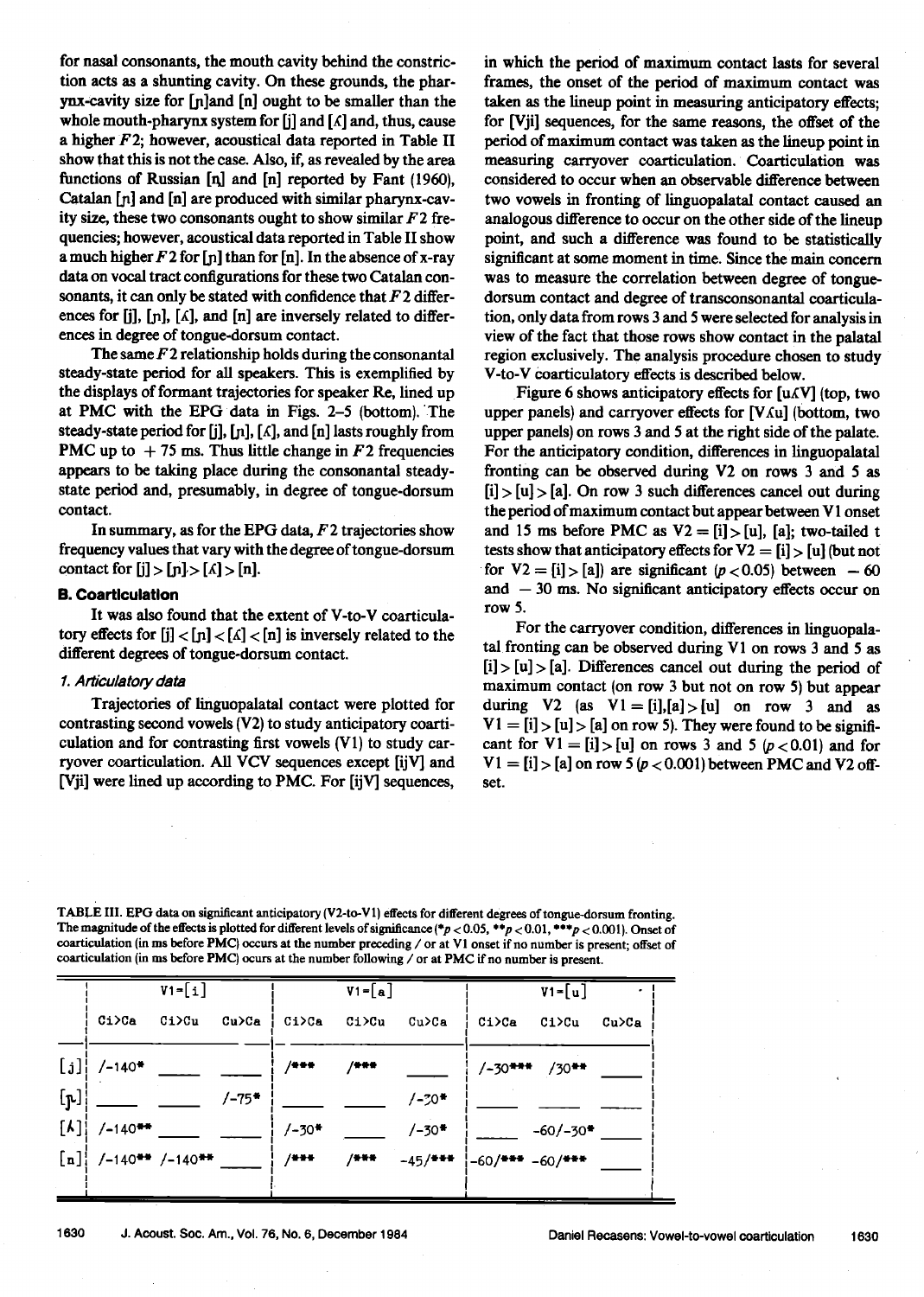**TABLE IV. EPG data on significant carryover (V1-to-V2) effects for different degrees of tongue-dorsum fronting. The magnitude of the effects is plotted for different levels of significance (\*p < 0.05, \*\*p < 0.01, \*\*\*p < 0.001). Onset of** coarticulation (in ms after PMC) occurs at the number preceding / or at PMC if no number is present; offset of **coarticulation {in ms after PMC) occurs at the number following / or at V2 offset if no number is present.** 

|                | $V2 = [i]$ |         |                    | $V2 = [a]$ |                  |             | $V2 = [u]$ |         |             |
|----------------|------------|---------|--------------------|------------|------------------|-------------|------------|---------|-------------|
|                | iC>aC      | iC>uC   | uC>aC¦             | iC>aC      | iC>uC            | $uc$ >a $c$ | iC>ac      | iC>uC   | $uC$ >a $C$ |
| [i]            |            |         |                    | $/ + +$    |                  | $/$ * * *   |            |         |             |
| $[\mathbf{p}]$ | $/+30$ *   |         | +95/<br>$+125$ *** | $/$ ***    |                  | $/$ which   | $/$ ***    |         | $+30/$ ***  |
| $[\lambda]$    | $/***$     | $/$ *** |                    | $/ + + +$  | $/+65$ * $/$ *** |             | $/$ * * *  | $/$ + + |             |
| [n]            | $+95/$ **  | $/ + +$ |                    | $/ + +$    | $/$ + + +        | $/$ ***     | $/+95$ *** | $/$ *** | $/ + + +$   |
|                |            |         |                    |            |                  |             |            |         |             |

**This procedure was used to analyze effects between all possible VCV pairs in all coarticulatory conditions for all consonants reported in this study. Any possible coarticulatory effect on rows 3 and 5 on both sides of the palate, as determined visually from the plottings for all contextual combinations of VCV pairs, was tested frame by frame by means of the t-test procedure. Transconsonantal anticipatory effects (Table III) and carryover effects (Table IV) are reported for all consonants in all vocalic environments. For each VC context (Table IH) and CV context (Table IV}, the magnitude of the significant coarticulatory effects and the onset and offset times of such effects are given for pairs of V2 (Table III) and V1 (Table IV) differing in degree of linguopalatal fronting. The magnitude of the significant coarticulatory effects is plotted for different levels of significance (\*p <0.05, \*\*p < 0.01, \*\*\*p < 0.001); data correspond to the largest significant effects on rows 3 and 5 on any of the two**  sides of the palate. Onset and offset times of the significant **coarticulatory effects are plotted in ms. The number of ms before** / indicates onset time (as for  $-60$  in the case of [u $\Lambda$ i] **versus [u** $\Lambda$ **u]) and the number of ms after / indicates offset** time (as for  $-30$  in the case of the same pair of sequences). **No number before / indicates onset of coarticulation at V1 onset (anticipatory effects) and at PMC (carryover effects}, and no number after / indicates offset of coarticulation at PMC (anticipatory effects) and at V2 offset (carryover effects).** 

a. Anticipatory effects (Table **III**). The data show that, as **expected, the instances and the degree of significance of the anticipatory effects decrease for [n]>[j] and for**   $[n] > [A] > [n]$  as tongue-dorsum contact increases. How**ever, [j] shows more contact and more (not less, as expected}**  coarticulation than [n] and [A]. According to Table III, large **anticipatory effects for [j] occur for [aCV] and [uCV] .when V2 = [i] versus [a], [u]; given that [i] and [j] are produced with a highly similar articulatory configuration, it could be that, during V1, the speaker shows greater fronting for**  **V2 = [i] versus [a], [u] to make sure that the upcoming consonant will be produced with a very salient gesture so that it can be articulatorily and perceptually distinguishable from**   $V2 = [i]$ . Data on F 2 (see Sec. II B 2a) suggest strongly that **the same effects occur for this speaker and others when [j] is**  preceded by  $V1 = [i]$ . This strategy supports the view that the process of anticipatory coarticulation is regulated by ar**tieulatory preprogramming.** 

**The onset time of the anticipatory effects always occurs at V 1 onset for consonants that involve large tongue-dorsum**  contact ([j] and [n]) and at different moments in time before **PMC** (at V1 onset,  $-60$  and  $-45$  ms) for consonants that **involve less tongue-dorsum contact ([n] and, to a lesser ex**tent, [ $\Lambda$ ]). Offset time values show that anticipatory effects **can cancel out about the period of closure for articulations that show large tongue-dorsum contact (at 30 ms before PMC for [j], [n], and [** $\Lambda$ **]; at the onset of V1 = [i] about - 140 ms), but not for articulations that show small tonguedorsum contact ([n]).** 

Overall, it appears that consonants that involve low re**quirements on tongue-dorsum activity (as for In]) show a small degree of tongue-dorsum contact and allow large transconsonantal anticipatory effects with different onset times before PMC. On the other hand, as tongue-dorsum**  contact increases (as for  $\lceil \Lambda \rceil$  and  $\lceil n \rceil$  but not for  $\lceil \cdot \rceil$ ), for reasons **stated above), consonants allow small transconsonantal anticipatory effects with a fixed onset time at V1 onset.** 

**These coarticulatory phenomena suggest that the magnitude and the temporal extent of transconsonantal anticipatory coarticulation in VCV sequences is controlled by antici**patory preprogramming with reference to the mechanical **constraints on articulatory activity required for the production of the consonant.** 

**b. Carryover effects/Table IV/. The instances and the**  degree of significance of the carryover effects decrease (for  $[n] > [1] > [j]$  inversely and monotonically with the de**gree of tongue-dorsum contact (for [j] > [n] > [s] > [n]). For**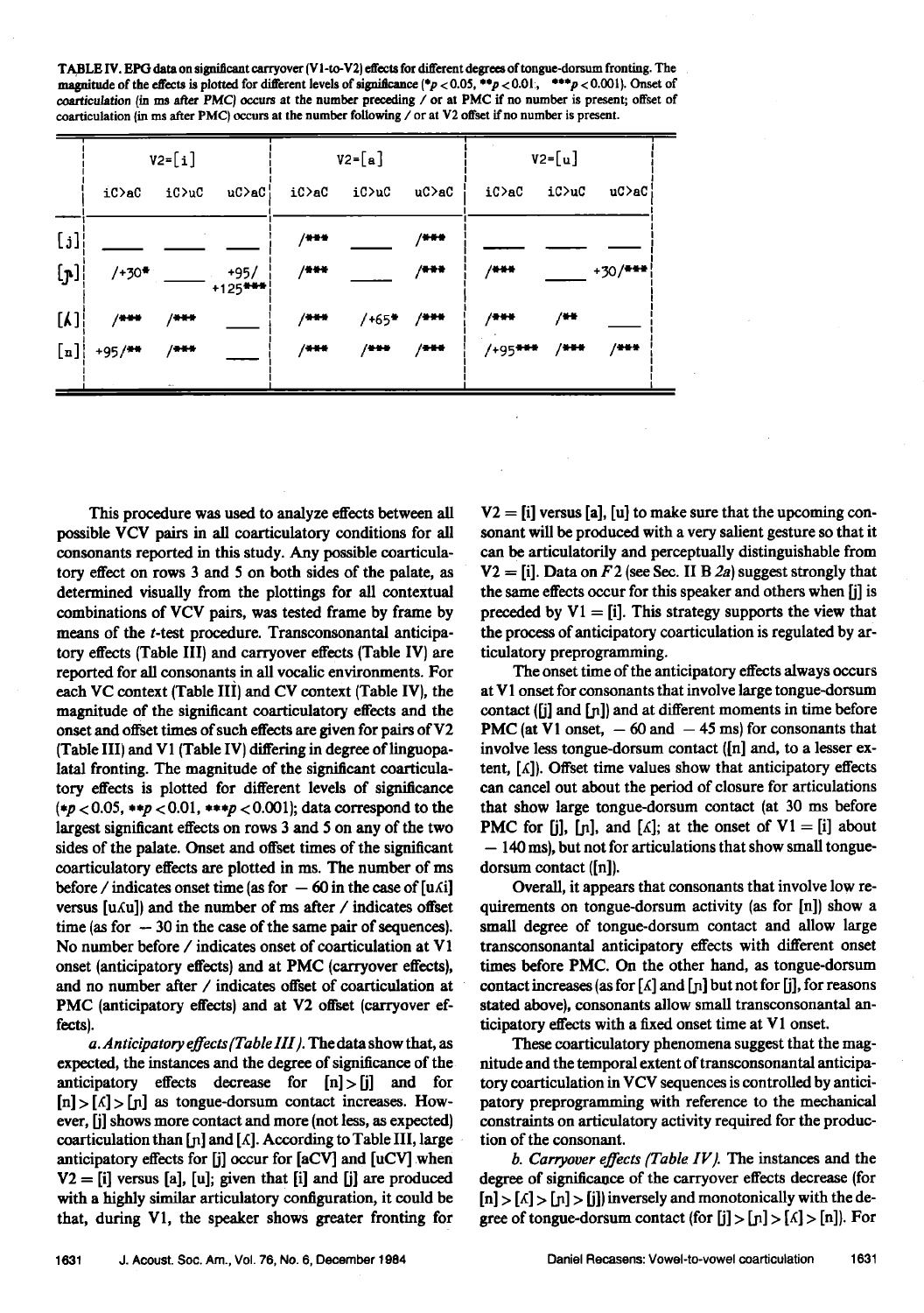**all consonants (except for [j], for reasons indicated in Sec.**  II B *Ia*), carryover effects are larger than anticipatory ef**fects; also, while anticipatory and carryover effects occur from front versus back vowels, carryover effects among back vowds are much larger than anticipatory effects.** 

**Contrary to anticipatory coarticulation, no contrasting timing effects are found among different consonants; thus, carryover coarticulation extends generally from PMC up to V2 offset.** 

**These coarticulatory phenomena suggest that transconsonantal carryover coarticulation in VCV sequences resuits from mechanical inertia constraints on articulatory activity required for the production of the consonant and**  involves no articulatory programming.

#### **2. Acoustic measurements**

**F2 trajectories for pairs of VCV sequences for speakers Re, Bo, and Ca were lined up according to the same procedure used to study coarticulatory effects for EPG data. Carryover effects for [j] could be measured only for speaker Re since no reference point was available for lineup procedures**  for speakers Bo and Ca. To detect transconsonantal effects, a **procedure analogous to that for EPG data was used; thus, effects were considered to occur when observable frequency**  differences between two vowels caused analogous differ**ences to occur at some moment in time on the other side of the lineup point. This method of analysis is exemplified below.** 

Figure 6 shows anticipatory effects for [u<sub>A</sub>V] (top, lower panel) and carryover effects for [VAu] (bottom, lower pan**el). Data' correspond to speaker Re and have been lined up at PMC with EPG data for the same speaker. For the anticipatory condition, differences in F2 frequency can be observed during V2 as [i] > [a] > [u]. Anticipatory effects for**   $V2 = [i] > [a]$  and  $V2 = [i] > [u]$  occur between  $-15$  ms and **PMC; they never exceed 250 Hz. No differences for**   $V2 = [a]$  > [u] take place before PMC.

For the carryover condition, differences in F<sub>2</sub> frequen**cy can be observed during VI as [i] > [a] > [u]. Carryover**  effects for  $V1 = [i] > [a]$  and  $V1 = [i] > [u]$  occur between **PMC and V2 offset; the largest magnitude for the two effects is found between 250 and 500 Hz. No effects take place after PMC for**  $V1 = [a] > [u]$ **.** 

**Coarticulatory effects on F2, as determined visually from the plottings for all contextual combinations of VCV pairs, are reported in Tables V (anticipatory effects) and VI (carryover effects) analogously to Tables III and IV. The magnitude of the coarticulatory effects is plotted for different magnitude levels (\*0-250 Hz, \*\*250-500 Hz, \*\*\* more than 500 Hz}; onset and Offset times are. reported in ms.** 

**TABLE V. Acoustical data on significant anticipatory (V2-to-V 1) effects for differences in F2 frequency. The magni**tude of the effects is plotted for different magnitude levels (\*0-250 Hz, \*\*250-500 Hz, \*\*\* more than 500 Hz). Tem**poral effects are indicated as for the EPG data (see Table III}.** 

|                                                                 | $V1 - [i]$                           |                                                                            |                         |                                                                                                                                                                                                                                                                                                                                                           | $VI - [a]$    |                                                                            |                                          | $V1 - [u]$        |  |  |
|-----------------------------------------------------------------|--------------------------------------|----------------------------------------------------------------------------|-------------------------|-----------------------------------------------------------------------------------------------------------------------------------------------------------------------------------------------------------------------------------------------------------------------------------------------------------------------------------------------------------|---------------|----------------------------------------------------------------------------|------------------------------------------|-------------------|--|--|
|                                                                 | $Ci$ $Ca$                            |                                                                            | $Ci$ ) $Cu$ $Ca$ ) $Cu$ |                                                                                                                                                                                                                                                                                                                                                           | Ci>Ca Ci>Cu   | Ca>Cu                                                                      |                                          | Ci>Ca Ci>Cu Ca>Cu |  |  |
| ចា<br>Re <sub>1</sub><br>Bo <sub>i</sub><br>Cal                 | /<br>/<br>.<br>/*∴                   | $\begin{array}{c}\n\frac{1}{2} \\ \frac{1}{2} \\ \frac{1}{2}\n\end{array}$ |                         | $\frac{1}{\sqrt{2}}$ $\begin{pmatrix} 1 & 1 \\ -15/4 & -15/4 \end{pmatrix}$                                                                                                                                                                                                                                                                               |               | $/$ *                                                                      | $/$ **                                   | $/ +$             |  |  |
| ा गु ∏<br>Re <sub>1</sub><br>Bo <sub>1</sub><br>Ca <sub>1</sub> | /<br>$/ - 25$ *<br>/                 | $\frac{4}{3}$<br>$\overline{r}$                                            |                         | $\frac{1}{2}$  -70/-25*                                                                                                                                                                                                                                                                                                                                   | 7* I          | $\overline{7}$                                                             | $/$ *                                    | $\frac{1}{2}$     |  |  |
| <u>IXT</u><br>Re <sub>i</sub><br>$ca$                           | $/$ * $/$ *<br>$Bo11 - 15/4 - 40/44$ | $/-15*$ $/-15*$                                                            |                         | $\frac{\phantom{1}}{1}$ $\phantom{1}$ $\phantom{1}$ $\phantom{1}$ $\phantom{1}$ $\phantom{1}$ $\phantom{1}$ $\phantom{1}$ $\phantom{1}$ $\phantom{1}$ $\phantom{1}$ $\phantom{1}$ $\phantom{1}$ $\phantom{1}$ $\phantom{1}$ $\phantom{1}$ $\phantom{1}$ $\phantom{1}$ $\phantom{1}$ $\phantom{1}$ $\phantom{1}$ $\phantom{1}$ $\phantom{1}$ $\phantom{1}$ | $\frac{1}{4}$ | $\begin{array}{c} \overbrace{\hspace{15mm}} \rule{2mm}{2.5mm} \end{array}$ | $-15/$ $-15/$<br>$-25/$                  |                   |  |  |
| $\boxed{n}$<br>Re <sub>1</sub><br>Bo <sub>1</sub><br>Ca         |                                      | $\frac{1}{4}$                                                              | $-55/$ *                | $-40/$ $/$ $/$ $+$ $+$<br>$\frac{1}{2}$<br>$-45/$ $-55/$                                                                                                                                                                                                                                                                                                  | $-45/$        | $/$ *                                                                      | $-50$ /** $-50$ / $-10$ *<br>$/$ * $/$ * | $-25/$            |  |  |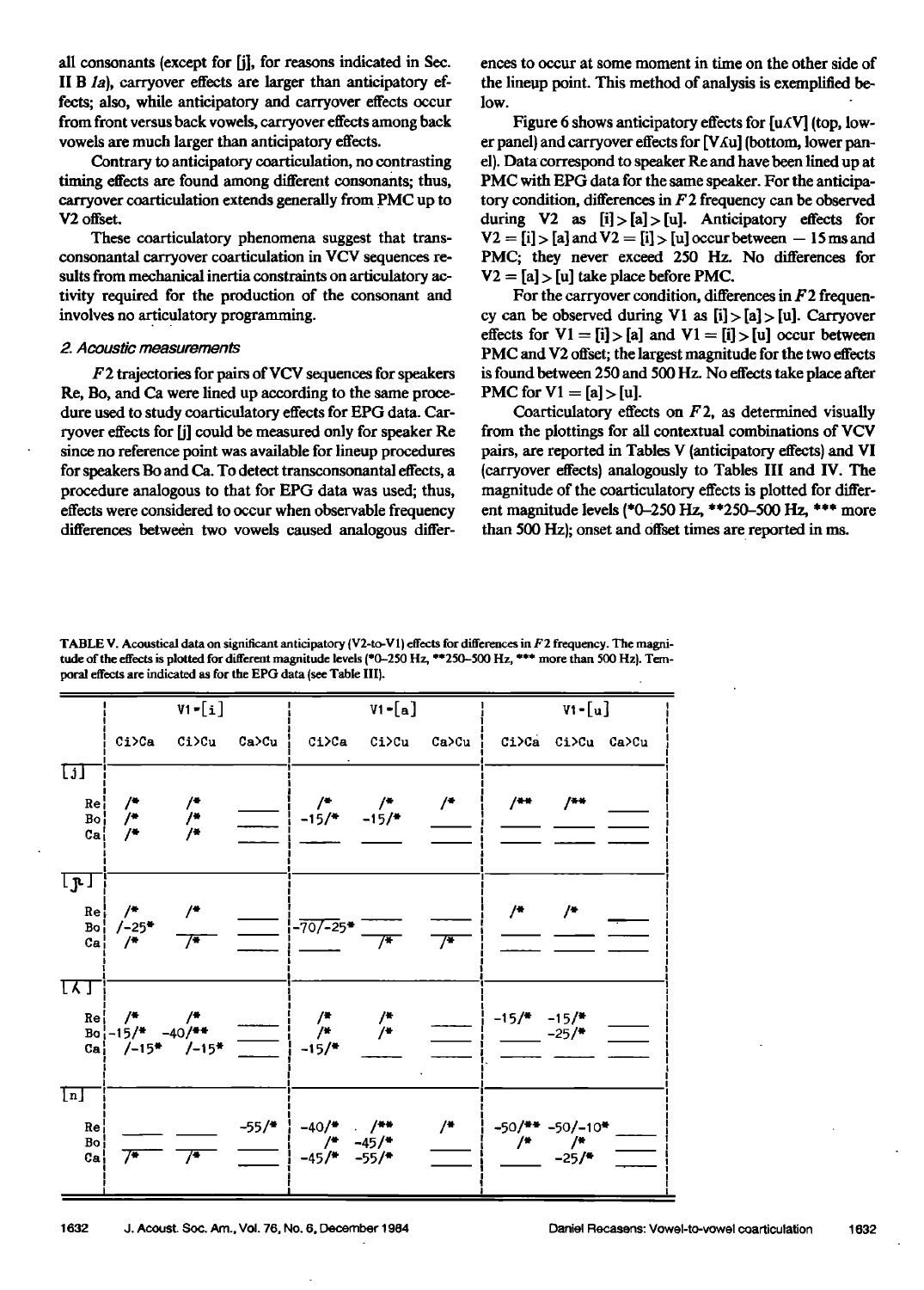| TABLE VI. Acoustical data on significant carryover (V1-to-V2) effects for differences in F2 frequency. The magnitude |  |
|----------------------------------------------------------------------------------------------------------------------|--|
| of the effects is plotted for different magnitude levels (*0-250 Hz, **250-500 Hz, *** more than 500 Hz). Temporal   |  |
| effects are indicated as for the EPG data (see Table IV).                                                            |  |
|                                                                                                                      |  |

|                                                                                 | $V2 = [i]$                      |                                                               |             |                       | $V2=[a]$                                    |                        |                                             | $V2 = [u]$                             |                               |  |
|---------------------------------------------------------------------------------|---------------------------------|---------------------------------------------------------------|-------------|-----------------------|---------------------------------------------|------------------------|---------------------------------------------|----------------------------------------|-------------------------------|--|
|                                                                                 | iC>aC                           | iC>uC                                                         | $aC$ ) $uC$ | iC>aC                 | iC>uC                                       | aC                     | iC>aC                                       | iC>uC                                  | aC                            |  |
| ចា                                                                              |                                 |                                                               |             |                       |                                             |                        |                                             |                                        |                               |  |
| Re<br>Bo<br>Ca                                                                  | /*                              | /*                                                            |             | $/+75*$               |                                             |                        | /+50*                                       | $/+50*$                                |                               |  |
| <u>קז</u>                                                                       |                                 |                                                               |             |                       |                                             |                        |                                             |                                        |                               |  |
| Re<br>Bo<br>Сa                                                                  | /**<br>$/+50*$<br>/**           | /*                                                            |             | /**<br>/**<br>/**     | $+80/$ <sup>**</sup><br>$+65/$ **<br>$+80/$ | $+80/$                 | $+80/$ **<br>$/+25$ *<br>$/$ **             | $+80/$ **<br>$+70$ /**                 |                               |  |
| $\overline{\mathfrak{l} \Lambda}$ $\overline{\mathfrak{l} }$<br>Re<br>Bo<br>$c$ | /+85**<br>$/+40$ **<br>$/$ +65* | /+85***                                                       |             | /***<br>/**<br>$/$ ** | $/$ ***<br>$+50/$<br>/*                     |                        | /**<br>/+50*<br>$/ + + +$                   | /**<br>$/+50$ <sup>**</sup><br>$/ + +$ |                               |  |
| $\boxed{\tt n}$<br>Re<br>Bo<br>$c$                                              | $/+55$ ***<br>/**               | $\sqrt{+45}$ *** $\sqrt{+45}$ **<br>/+65 <del>***</del> /+50* |             | /***<br>$/$ * * *     | /***<br>/***<br>/+125** /+125*              | $/$ +65** $ $<br>/+40* | /***<br>$/+75$ *** $/+75$ ***<br>$/+125$ ** | /***<br>$/ + +$                        | $/+50$ **<br>$/+75$ **<br>/** |  |

**a. Anticipatory effects {Table Ix}. Similar to the EPG data, the magnitude of the coarticulatory effects increases**  slightly as tongue-dorsum decreases for  $[n] > [1]$ , while [j] shows similar effects to [ $\Lambda$ ]. As for the EPG data, speaker **Re (but not speakers Bo and Ca) shows large anticipatory effects for [Vji] versus [Vja], [Vju] when**  $VI = [a]$  **and [u] as a result of tongue-dorsum reinforcement before PMC. Moreover, the same strategy is used by all speakers for all palatal**  consonants when  $V1 = [i]$ , including speaker Re who did **not show anticipatory effects during the articulation of this V 1 on'the surface of the palate.** 

**Timing effects can be explained in analogy to the EPG data. For consonants involving a large degree of tongue-dot**sum contact ([j] and [n]), onset time of the anticipatory ef**fects occurs at V1 onset; for consonants involving less**  tongue-dorsum contact ( $[n]$  and, to a large extent,  $[\Lambda]$ ), onset **of anticipatory coarticulation occurs at different moments in**  time before PMC (mainly at V1 onset and between  $-55$  and **-- 25 ms). Contrary to the EPG data, as for [n], anticipatory effects for palatal consonants last until PMC.** 

**Overall, anticipatory effects on F2 are in agreement with anticipatory effects over the surface of the palate (see**  Sec. II B *la*) and, therefore, are due to articulatory prepro**gramming. In some instances, different coarticulatory trends take place in different regions of the vocal tract for the same speaker; thus, articulations that require large degrees oftongue-dorsum contact block coarticulatory effects across the period of closure at the surface of the palate but not at other regions of the vocal tract.** 

**b. Carryover effects (Table VI). As for the EPG data, the magnitude of the coarticulatory effects decreases (for**   $[n] > [\Lambda] > [n] > [j]$  inversely and monotonically with the de**gree of tongue-dorsum contact (for [j] > [n] > [A] > [n]). As for the EPG data, for all consonants (except for [j], for rea**sons indicated in Sec. II B 2a), carryover effects are larger than anticipatory effects; also, while effects from front ver**sus back vowels occur in the anticipatory and carryover conditions, carryover effects for [n] arc much larger than anticipatory effects.** 

**There is some indication that, in the carryover condition, timing may be controlled with reference to the degree of tongue-dorsum constraint required for the production of the consonant. Thus carryover effects end at different moments ß in time after PMC for consonants produced with small degrees of tongue-dorsum contact (In] and, to a lesser extent, [•]) and last until V2 offset for consonants produced with**  large degrees of tongue-dorsum contact ([n]). However, con**sistent with EPG data on carryover coarticulation, speaker Re does not show this trend with respect to coarticulatory effects common to all the consonants. Onset of carryover**  effects at  $+ 65/ + 80$  ms after PMC for [n] results from the **cancellation of differences in F2 frequency for VI = [i] versus [u] during closure due to oronasal coupling.** 

**Overall, carryover effects on F2 are in agreement with carryover effects on the surface of the palate (see Sec. II B lb); they are due to mechanical inertia constraints on articulatory activity and involve little or no articulatory programming.**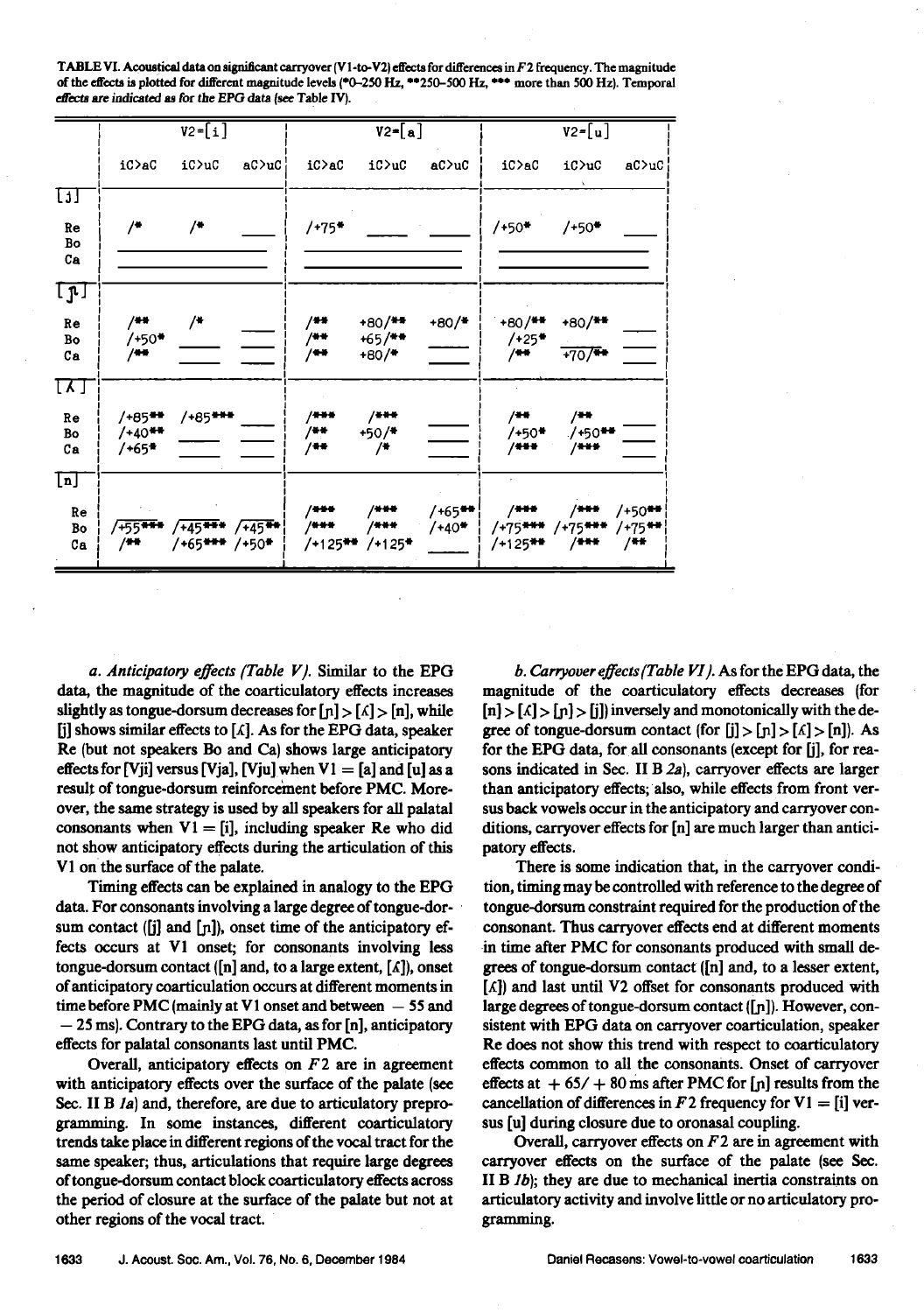#### **III. SUMMARY AND CONCLUSIONS**

**The articulatory mechanisms that underlie the relationship between degrees of tongue-dorsum contact and degrees of coarticulatory activity are discussed. The dorso-palatal [j] is produced with one artieulatory command for the raising of**  the tongue dorsum while the tongue blade makes no contact **with the palate. For alveolo-palatals, two commands are ac**tualized simultaneously: tongue-blade occlusion and **tongue-dorsum raising. As a result of this synergistic activity, a large degree of contact is obtained for alveolo-palatals over the entire surface of the palate. Thus the production of [j] versus alveolo-palatals results in more tongue-dorsum constraint since all muscular activity is directed exclusively towards tongue-dorsum raising; for alveolo-palatals, on the other hand, less tongue-dorsum constraint results from the fact that muscular activity towards tongue-dorsum raising is accompanied by tongue-blade activity to make contact at the**  front of the palatal surface (more so for  $[\Lambda]$  than for  $[n]$ ). **Alveolar [n] is produced with a command to the tongue tip**  against the alveolar region and involves no constraint on the **tongue dotsum to achieve dorso-palatal contact; in fact, contact with the tongue dorsum for [n] occurs only at the sidesof the palate. Data on the degree of linguopalatal fronting and F2 frequency reported in this study show that V-to-V coarti**culatory effects for [j],  $[n]$ ,  $[\Lambda]$ , and  $[n]$  can be predicted from **these differences in constraint on the tongue dotsum to achieve dorso-palatal contact. Thus effects have been found to vary monotonically and inversely as a function of such differences in tongue-dorsum constraint.** 

**Transconsonantal effects 'extended back to V1 onset (anticipatory effects) and up to V2 offset (carryover effects), more so on the surface of the palate (80% of anticipatory and carryover effects for the EPG data) than at other regions of the vocal tract (60% of anticipatory and carryover effects for the F 2 data). There is evidence from the literature that acoustical measurements can be less sensitive than articulatory measurements to coarticulatory effects (Gay, 1974, 1977).** 

**Directionality of coarticulatory effects has been taken to be inherent in the programming of speech sequences (Kent, 1976). Several findings reported in this study speak to this issue. Carryover effects were found to be larger than anticipatory effects in light of articulatory and acoustical data for most consonants and speakers. From the present study, it can be concluded that this finding reflects a language-specific property of how articulatory programming is organized in Catalan. Evidence for a similar trend has been found for English (Bell-Berti and Harris, 1976; Gay, 1974; MacNeilage and DeClerk, 1969).** 

**The temporalextent ofcoarticulation was found to vary with differences in tongue-dorsum contact, much more so for anticipatory effects than for carryover effects. Thus EPG data and acoustical data show that onsetime of anticipatory coarticulation is determined with higher precision (at V 1 onset versus different times before PMC) as the degree of tongue-dorsum contact for the consonant increases; on the other hand, EPG data and, less so, acoustical data show that carryover effects extend up to V2 offset independent of the**  degree of tongue-dorsum/contact for the consonant. This **finding is consistent with the view that anticipatory coarti-**

**culation results from articulatory preprogramming which, for the set of consonants investigated in this study, operates**  with reference to the mechanical constraints involved during **the production of the consonant. Preprogramming also resuits in the reinforcement of tongue-dorsum activity during V 1 to anticipate the articulatory and perceptual differentiation of a palatal consonant followed by V2 = [i] versus [a], [u].** 

Data reported in this study support the view that the **speech production mechanism involves independent control of different regions of the vocal tract. Thus anticipatory effects on the surface of the palate (EPG data) but not at other regions of the vocal tract (F 2 data) are blocked about the period of closure for articulations that involve. large tonguedotsum contact.** 

With respect to alternative models that have been pro**posed in the literature to explain coarticulation in VCV utterances (syllabic or V-to-C model and cross-syllabic orV**to-V model; see Gay, 1978, for discussion), data reported **here show that coarticulation is a context-dependent process in the sense that the extent to which V-to-V effects occur depends on the articulatory mechanisms involved in the production of the entire VCV sequence. The finding that coartieulation can be largely predicted from the degree of constraint involved during the activity of specific articulators suggests that the process of speech production is organized around precisely controlled patterns ofarticulatory activity. Thus it has been shown that, independent of whether the**  primary constriction takes place at the palatal and/or alveo**lar regions, the degree of tongue-dorsum contact needs to be specified with accuracy. These observations are consistent with the view that linguistic units are actualized in running speech by muscle groupings that are synergistically controlled.** 

## **ACKNOWLEDGMENTS**

**I wish to thank Arthur S. Abramson, Ignatius G. Mattingly, Katherine S. Harris, and Alvin M. Liberman for their help at all stages of this investigation. Bruno Repp and Thomas Baer made very useful comments on a previous version of this paper. Ialso thank two anonymous reviewers and Nancy O'Brien for contributing significantly to the improvement of the manuscript. This research was supported by NICHD grant HD01994 and NINCDS grant NS-13617 to Haskins Laboratories, and by a fellowship from the government of Catalonia (Spain, CIRIT Commission) to the author.** 

**BcU-Bcrti, F., and Harris, K. S. (1976). "Some aspects of coarticulation," Haskins Lab. Star. Rep. Speech Res. SR-45/46, 197-204.** 

**BeU-Berti, F., and Harris, K. S. (1981}. "A temporal model of speech production," Phonctica 38, 9-20.** 

Bladon, R. A. W., and Carbonaro, E. (1978). "Lateral consonants in Ita**lian," J. Ital. Linguist. 3, 43-54.** 

**Butcher, A., and Weiher, E. (1976). "An electropalatographic investigation of coartieulation in VCV sequences," J. Phon. 4, 59-64.** 

Catford, J. C. (1977). Fundamental Problems in Phonetics (Indiana U. P., **Bloomington, IN).** 

Fant, G. (1960). Acoustic Theory of Speech Production (Mouton, The **Hague).** 

Fowler, C. A. (1980). "Coarticulation and theories of extrinsic timing," J. **Phonct. 8, 113-133.**